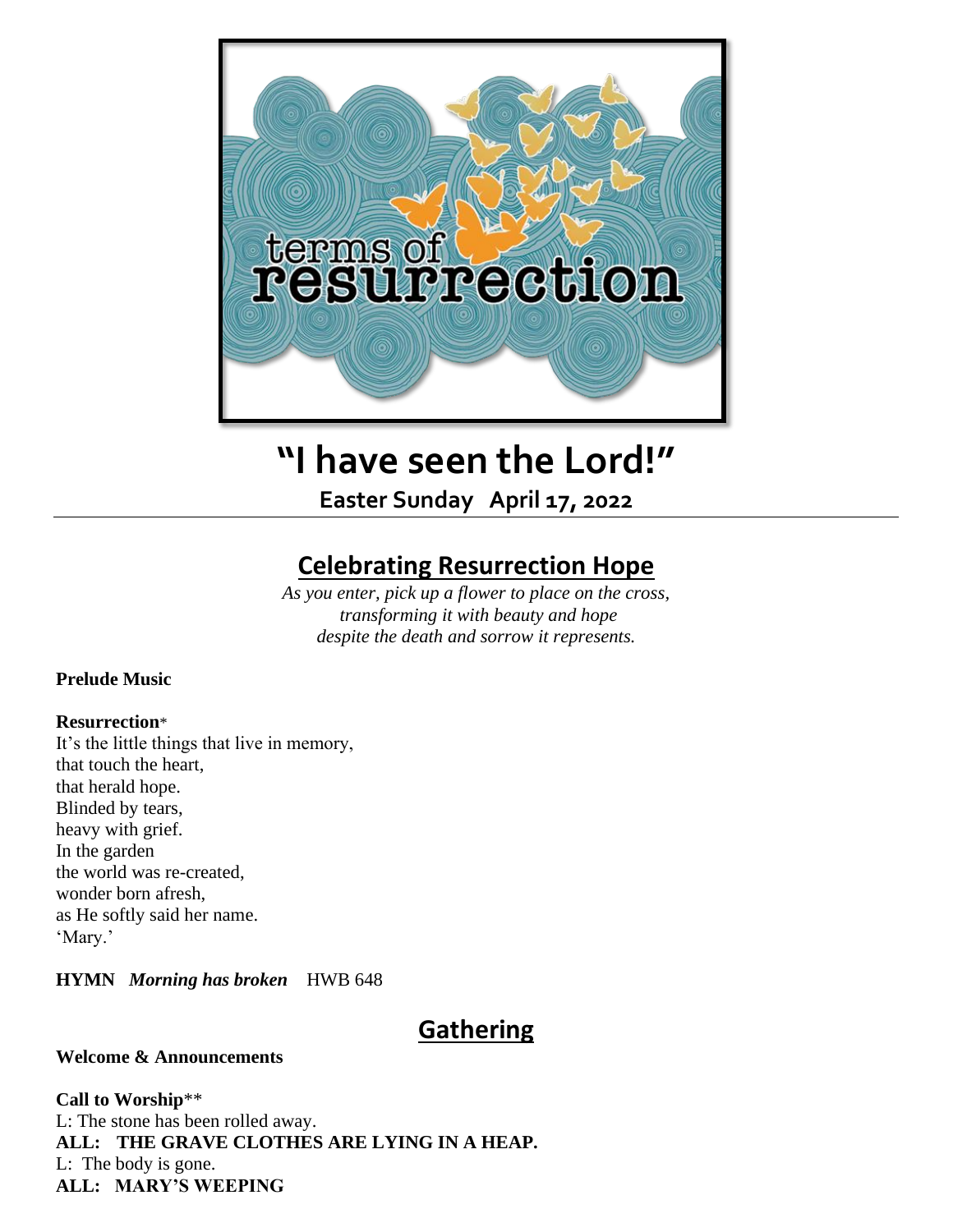#### **IS HALTED BY THE MAN'S QUESTIONS:**  L: Why are you crying? **ALL: WHO IS IT YOU ARE LOOKING FOR?**  L: Let us proclaim with Mary: **ALL: WE HAVE SEEN THE RISEN LORD!** L: Christ is Risen! **ALL: CHRIST IS RISEN INDEED!** *HALLELUJAH! AMEN*

**HYMNS** *Lift your glad voices*HWB 275 *Christ the Lord is risen today (verses 1,2,5)* HWB 280

**PRAYER OF THE DAY:** *Resurrected Lord, You faced down the power of death and the grave and you rose victorious. We, like Mary, have soaked the ground with tears of despair over a broken world, and we have forgotten how to hope. Call us by name and point us to the living, and the hopeful; the rising, and the rejoicing. We raise our Alleluias to you, for you are risen indeed! Amen.*

### **Reflecting**

**Children's Time Sermon** 

**Scripture Reading** *Psalm 118:21-29; John 20:1-18*

## **Praying**

**Music for Meditation Prayers of the People (with Lord's Prayer)** LEADER: Resurrected God, **ALL: GRANT US NEW LIFE**

### **Blessing**

**HYMN** *Sing with all the saints in glory* STS 92

**Blessing** 

## **Transitioning for All Church Group Photo**

*Please remain seated for further instructions!!*

\*written by Mary Hanrahan, included in Spring: Liturgical Resources for February, March and April. Compiled by Ruth Burgess. Wild Goose Publications. 2019 \*\* written by Joanna Harader

> Sound: Earl Ediger & Allen Yoder Livestream: Jay Gehring Nursery Attendant: Stephanie Gehring Ushers: Don Wiens & Russell Goering Organist: Pauline Buller Worship Leader: Maggie Goering Scripture Reader: Star Gipson Children's Time: Susan Combs Sermon: Pastor Tonya Ramer Wenger

# **WELCOME!!**  *We are so glad you are here!*

**As we have worshipped, so we take our worship into the world.**